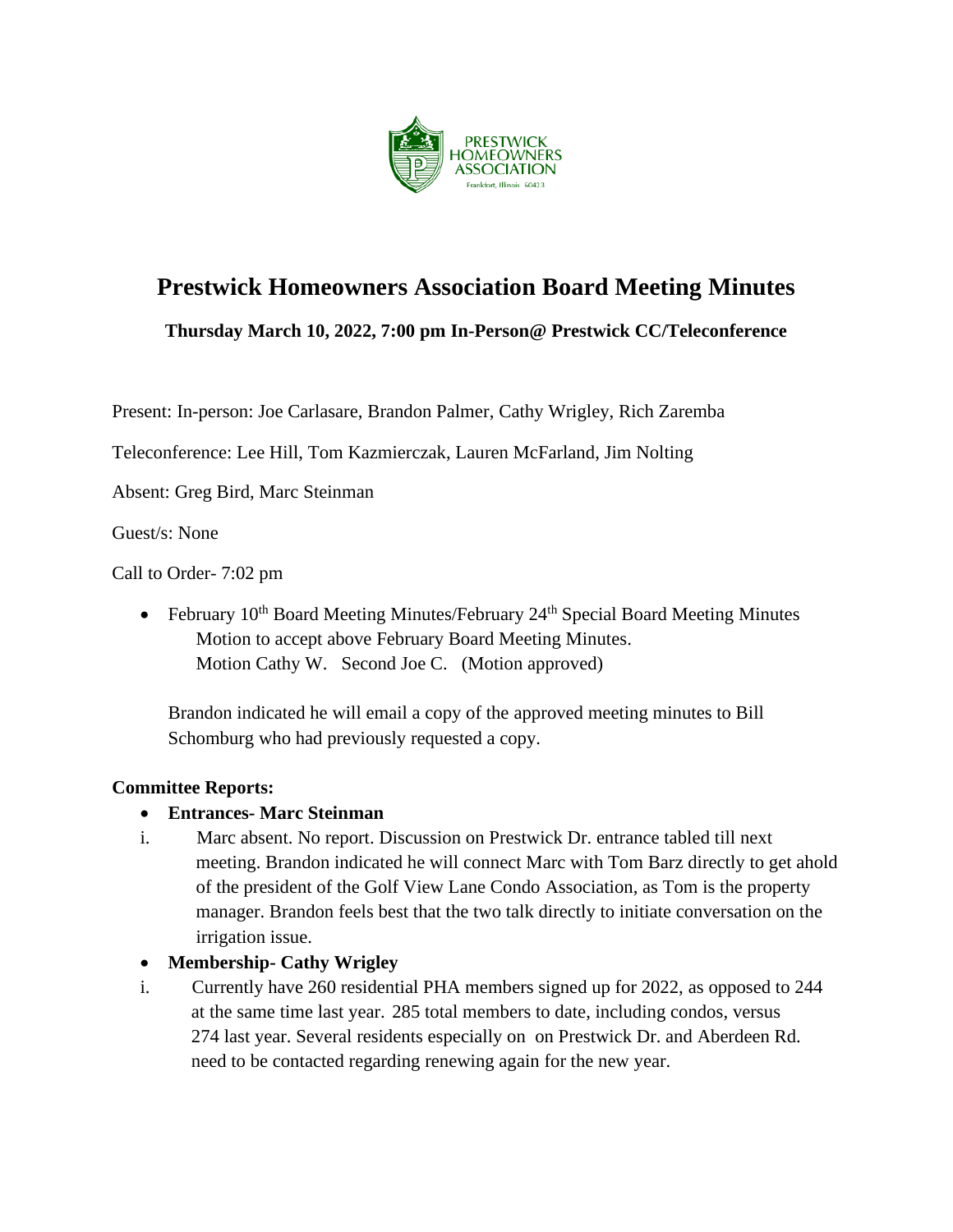- ii. 28% of the members signed up using Venmo for payment this year, as opposed to 18% last year.
- iii. Brandon complimented Cathy for current status of Yes to No list as opposed to previous years, and would like to spread out further contact among those residents by PHA Board members. List divvied up amongst Board, with Cathy emailing agreed contact list to all on the PHA Board. Cathy will get updated PHA member list to Brandon to get onto website once finalized.
- iv. Lee brought up possibility of producing a No to No contact list which would have to be researched out through the Membership Directory. Brandon indicated that the PHA Board does not necessarily have current contact information for those residents that have not joined the PHA year after year.

# • **Marketing/Social Media- Lauren McFarland**

- i. Lauren discussed current PHA newsletter ad renewals for the year after her initial contact. Brandon thanked Lauren for her work on this.
- ii. Cathy indicated that next newsletter should have information on Earth/Cleanup Day within the village, and Cathy will forward village information once received.
- iii. Brandon indicated Greg is working with Kay McNeil from Prestwick Area Garden Club on procuring free tree saplings to offer again to residents this year. Once confirmed, this can also go in PHA newsletter.
- iv. Shooting for the end of March to get next newsletter completed.

# • **Architectural Review (ARC)- Brandon Palmer**

- i. All has been quiet on building projects for the month with one reroofing project initiated.
- ii. No current interest received on the ARC Chair position. Brandon reminded all that a good background in construction, as well as architecture, would potentially make for a good fit. Pass any potential candidates onto Brandon for review/discussion prior to an invite to attend a PHA Board meeting.

## • **Financial- Tom Kazmierczak**

i. Treasurer's report for February discussed. Sources of revenue the month: \$0.11 interest on the Money Market account, as well as received \$6,310.00 in membership dues. Disbursements for February include: \$65.00 paid to a resident to refund for an overpayment of membership dues. Reviewed balances in Operations/Money Market accounts. Does not include approximately \$3,000.00 Cathy has recently passed onto Tom for dues.

 Motion to approve the February Treasurer's Report. Motion Cathy W. Second by Joe C. (Motion approved)